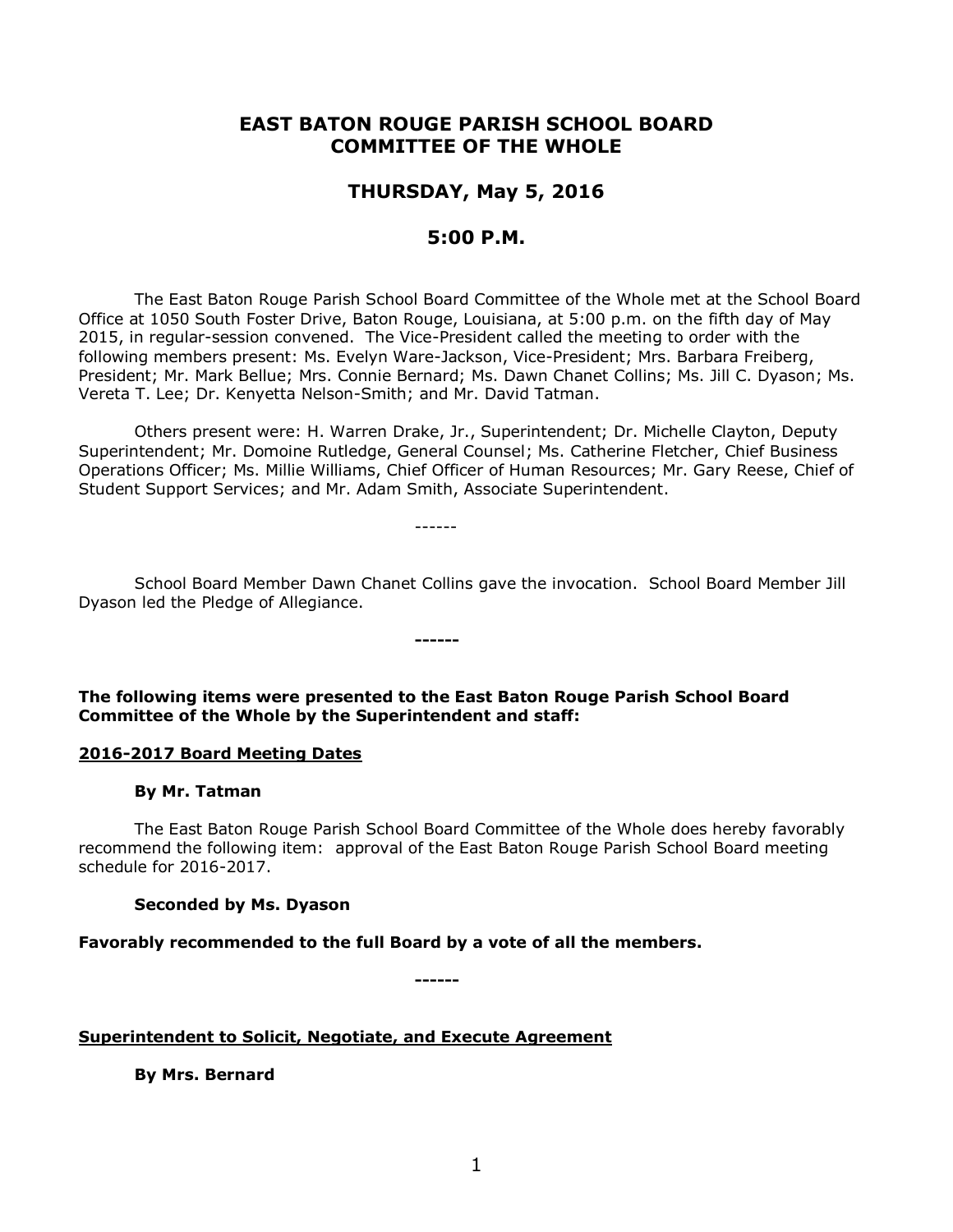The East Baton Rouge Parish School Board Committee of the Whole does hereby favorably recommend the following item: authorize the Superintendent to solicit, negotiate, and execute a professional services agreement to update the school system's population and enrollment forecasts (demographic study) and to provide for related matters.

### **Seconded by President Freiberg**

### **Favorably recommended to the full Board by a vote of all the members.**

**------**

### **Revised Job Descriptions**

### **By Ms. Dyason**

The East Baton Rouge Parish School Board Committee of the Whole does hereby favorably recommend the following item: approval of the following job descriptions with no change in salary schedules: Educational Diagnostician (10 months); Exceptional Student Services Program Specialist; Certified School Psychologist; School Social Worker; Social Worker – Special Needs.

### **Seconded by Ms. Collins**

## **Favorably recommended to the full Board by a vote of all the members.**

**------**

## **Name for New Virtual School**

#### **By Mr. Tatman**

The East Baton Rouge Parish School Board Committee of the Whole does hereby favorably recommend the following item: approval of the name for the new virtual school as recommended by Superintendent Drake, EBR Virtual High School.

#### **Seconded by Mrs. Bernard**

Discussion followed.

The following changes were made to the motion by the originator and seconder.

The East Baton Rouge Parish School Board Committee of the Whole does hereby refer the following item to the East Baton Rouge Parish School Board **without a recommendation:** approval of the name for the new virtual school.

### **Approved for referral to the Board without a recommendation by a vote of all the members.**

**------**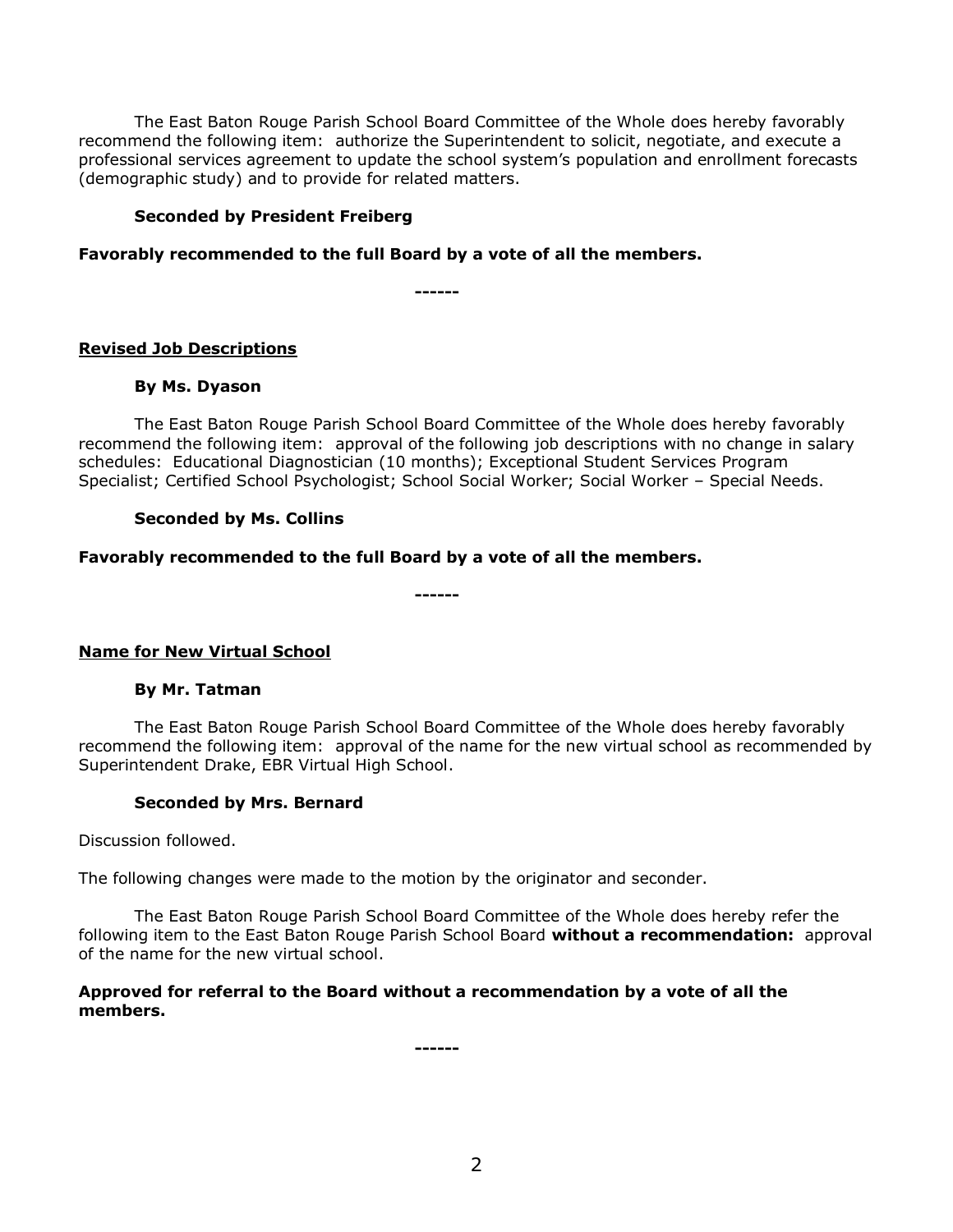#### **Renewal of Charter Application**

#### **By President Freiberg**

The East Baton Rouge Parish School Board Committee of the Whole does hereby favorably recommend the following item: approval of a charter renewal application for The Community School for Apprenticeship Learning Charter School (CSAL).

#### **Seconded by Ms. Lee**

#### **Favorably recommended to the full Board by a vote of all the members.**

**------**

#### **Grant**

#### **By Ms. Dyason**

The East Baton Rouge Parish School Board Committee of the Whole does hereby favorably recommend the following item: approval of a Micro-Enterprise Credential Resources/Jump Start Video Network Grant from the Louisiana Department of Education in the amount of \$8,092.00.

**------**

#### **Seconded by Dr. Nelson-Smith**

#### **Favorably recommended to the full Board by a vote of all the members.**

# **By Ms. Dyason**

**Extern Agreement**

The East Baton Rouge Parish School Board Committee of the Whole does hereby favorably recommend the following item: approval of an Extern Agreement between East Baton Rouge Parish School System (ICARE) and Louisiana State University regarding jobs for two LSU School Psychology Externs. Each extern will work approximately 20 hours per week with two hours of supervision per week from an appropriately credentialed university supervisor in the School Psychology Program at LSU. The two externs will work from May 15, 2016, through May 14, 2017, for a total cost of \$50,400.00.

#### **Seconded by Mrs. Bernard**

**Favorably recommended to the full Board by a vote of all the members.**

**There being no further business, the Committee of the Whole adjourned by acclamation.**

**------**